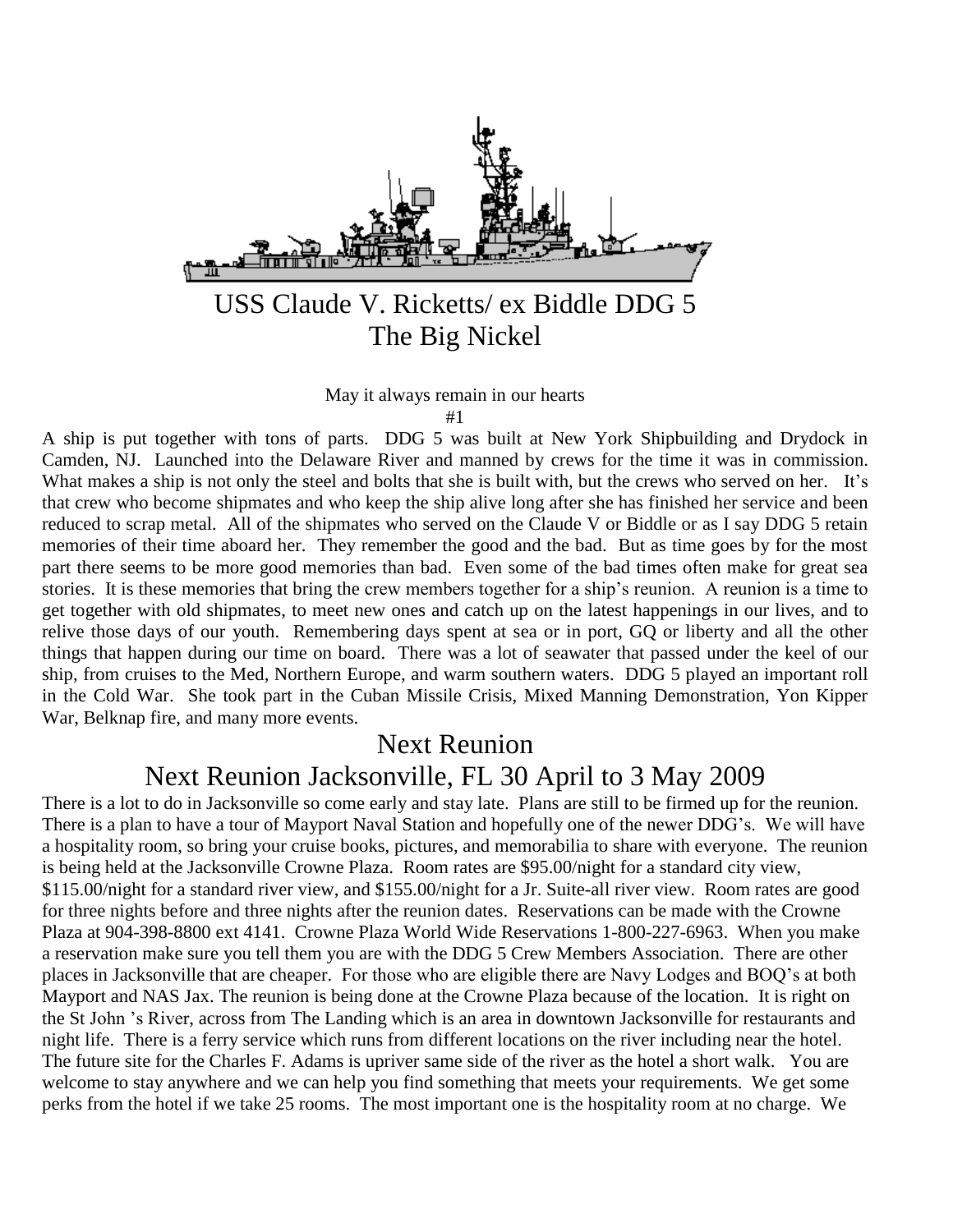also receive one Jr. Suite free for the reunion, and one upgrade from a standard room to a Jr. Suite. These will be raffled off. Everyone who gets there registration form in by 1 Jan 2009 will be put into the drawing. If we do not meet our minimum requirement for rooms those winners will receive another prize.

## From The Bridge

Hi Shipmates,

As our next reunion draws closer (30April-03 May 2009 in Jax) it's time for another newsletter. Our XO – Carl Slack is taking care of this one. Now, we really need to put an effort in getting as many shipmates as possible to this reunion. I know Carl is putting a lot of effort into it. So, let's make it a successful one.

Now, a couple of quick items:

1) Reunion Tours – Carl is working on a tour (or tours) at NAVSTA Mayport and will have more on that. I'm working on a tour at NAS JAX. What I'd like to know from y'all, is the interest there to do a tour at NAS Jax. It's easy to set up and do, but if the interest isn't there, then it isn't. I know most of the crew are surface sailors. I spent 13 out of just over 20 years on the airdale side. So, I know I'm interested, but need to know if anyone else is. From what I found out, it would be a basic tour of the base with a stop at the patrol (or VP) squadrons and/ or the HS squadrons (if they are there (the HS are in the process of moving to NORVA)). There might be some type of lunch involved (no word on price of the lunch, but it's easy to check providing the interest is there. Anyway if you are interested please let me know. 2) Jax Lodging – Carl is setting up a GREAT deal at the Crowne Plaza where the reunion will be held (and it really is a Great deal) but, he will talk more about that). The rates are better than what the ACVA got for a Navy Appreciation Days event there that occurred there 10-13 Oct 08. I strongly encourage you to stay there. However, I know times are tough for everyone (me included). So, if after you look, at everything and are at the point, where you agree that it's a great deal, but money just isn't there, please contact me and give me a chance to try and work out something for you.

3) DDG 5 Website – Some good news here. Kirk Neuman has set up a website for us and willing to be

our Webmaster. That website is - **http;/thebignickel.org/**

4) DDG 5 Association Officers/Board of Directors – We've got a webmaster, but we're still looking for someone to be our Personnel Officer to operate our Ship's Store, and to be the full time editor of the newsletter. I won't use the "V" word, but if you think you might be interested (or just want to know a little more of the billet description) please contact me.

5) Money matters – First thank you to those who have given. Just a quick plug for any you can spare and send the association way, would be further appreciated. Money should be sent to Carl, with any checks or money orders made out to either "DDG 5 or DDG 5 Association".

6) Reunion attendance – Outside of the normal reasons to come to 2009 reunion, is the fact that as an association, it's becoming clearer that we are approaching a key point in our existence. As an organization do we continue as is, with the minor adjustments/changes that I mentioned both in the April newsletter and talk about in number 4) or do we become more formally organized (which along with other changes, would mean adopting a set of formal by-laws (the XO is working on a set of proposed by-laws, which will be presented at the reunion). Good discussion/points can be made on both sides. But, this is an issue I feel the whole crew needs to decide, and not the normal business that the XO or I can take care of. So really consider coming to the reunion, and again, if money is an issue, there are other options. Lastly, while this has always been the case, let me just say again, that anyone is welcome to contact me at

anytime – 25/8. You can use either my Yahoo address- [Bobnghaner@yahoo.com](mailto:Bobhaner@yahoo.com) or my Earthlink address – [bbngh@earthlink.net](mailto:bbngh@earthlink.net) or call me on my Landline – 407-682-2613. Also, depending on the time of day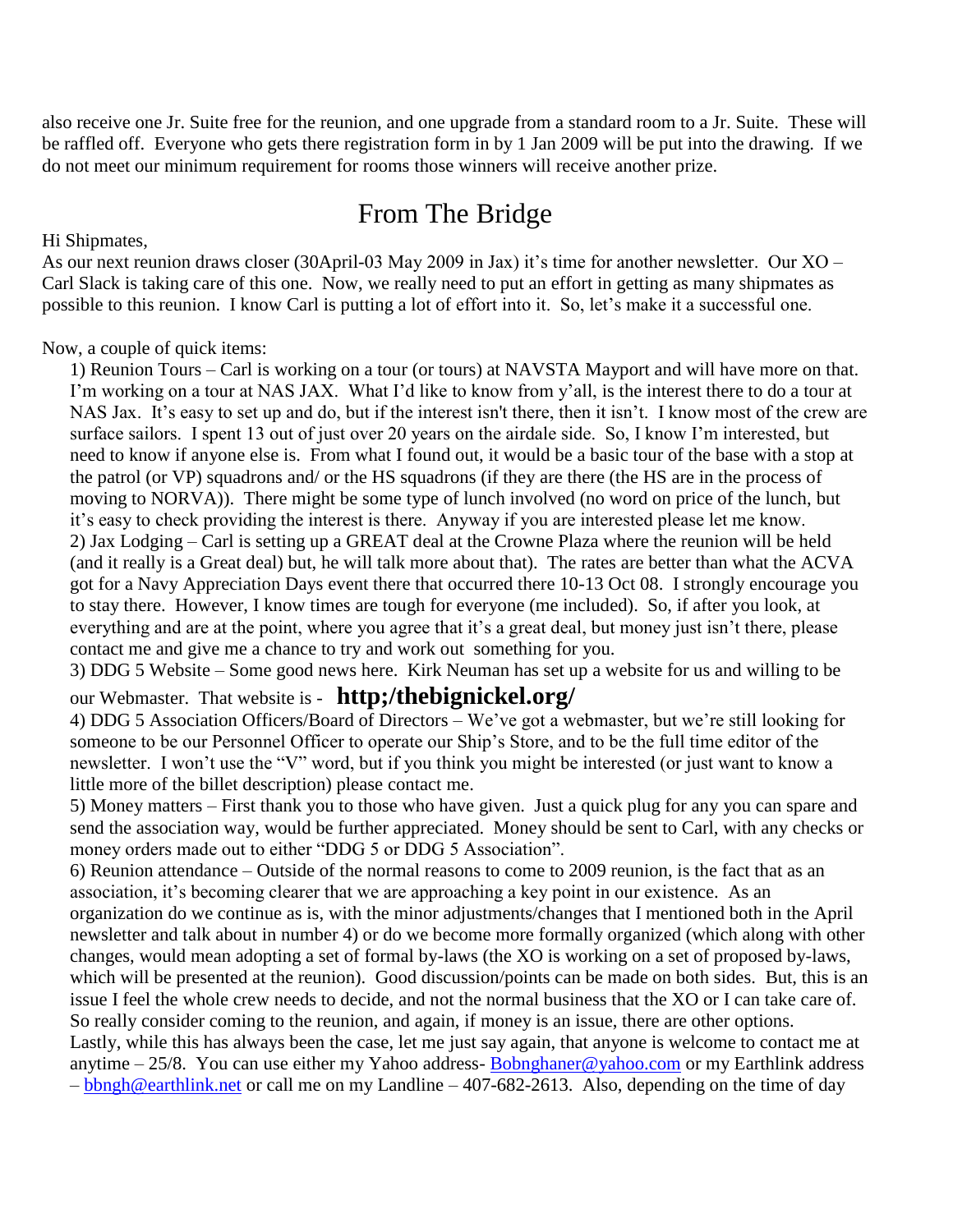that you call, I may not call you back until the next day. I normally I don't like to call people past 2200, unless it's an emergency.

Well enough from me for now. Again always feel free to contact me with any moans/groans/complains or even a "BZ". :)

#### TCAMGB.

Your Shipmate & President Bob Haner

### From the Quarterdeck

#### Reporting aboard,

This is the first time that some of you have heard from me, and for those that I have had the pleasure to swap sea stories with at the last three reunions and those who I have talked to on the phone or by email you know that I am a person of few words, they just never stop. I know that thanks is never said enough, so let me again express my great appreciation for the work that Bob Haner and the previous XO Gary Chiaverotti and those other shipmates who helped them in getting this organization up and running. Having done this for another ship, I know what a challenge it is.

This will be the sixth reunion, and as Bob has pointed out it will be an important reunion. We need to continue to increase the membership. I feel that we need to formally organize. To do that we need to adopt a set of by-laws. The by-laws would establish how the association is run. Without by-laws, as it presently stands leaves it up to remembering what was decided at the previous reunions. In my present position as XO having only been to the dinner at the 3rd reunion and the  $4<sup>th</sup>$  and  $5<sup>th</sup>$  reunions I find myself in a position not knowing all that was decided. I brought this up at the third reunion when I suggested that we incorporate and file as a non profit. The non profit status would allow anyone who wanted to give to the association a tax deductible contribution. By not being incorporated the shipmates who are setting up a reunion are liable for anything that goes wrong. At least I think we need to create a basic set of by-laws. We can also remain the way we are. The 2007 reunion only had 8 crew members attending. I was the host and will take the responsibility for the low count. Even with a low turnout the shipmates who attended had a good time, and if any of them had also been to the all of the other reunions, just think, in the future they will be the only ones to say they have been to all.

At the reunion in Fall River it was decided to have the next reunion in Florida. We were looking at doing it at Disney World. When it became apparent that progress was being made on placing the Charles F. Adams DDG 2 in Jacksonville, Florida as a museum it seemed a better place to do the reunion. The final word has not come down yet from the NAVSEA in the Navy, but it appears to be proceeding at the normal pace and is looking good that Jacksonville will get the ship. There are two groups working on this project. Adams class veterans association (ACVA), and the Jacksonville Historic Naval Ship Association. Some of you belong to ACVA for those that are not members I strongly encourage you to join and help save our sister ship. ACVA is creating a list of volunteers who will help rejuvenate the Adams. The Web site For ACVA is [www.adamsclassddgvets.org.](http://www.adamsclassddgvets.org/) We have been in contact with Bert Watson of the Jacksonville Naval Historic Ship Association and have been impressed with what he is doing and his vision for the Adams. I would like to see the time come when we would be able to spend some time on the Adams, bringing her back to life as a memorial to all that have served aboard an Adams Class ship. It would be nice to spend a week-end or week sleeping aboard with a working gallery, being volunteer tour guides, cooks, painters, and snipes, wouldn't it

The reunion has a cutoff date for registration of 1 April. The reason for the early registration of 1 Jan is so that we can have some kind of idea how many will be coming before we commit to our schedule and put out the next newsletter in Jan 2009. We will make room for anyone who show up at the door, will set an